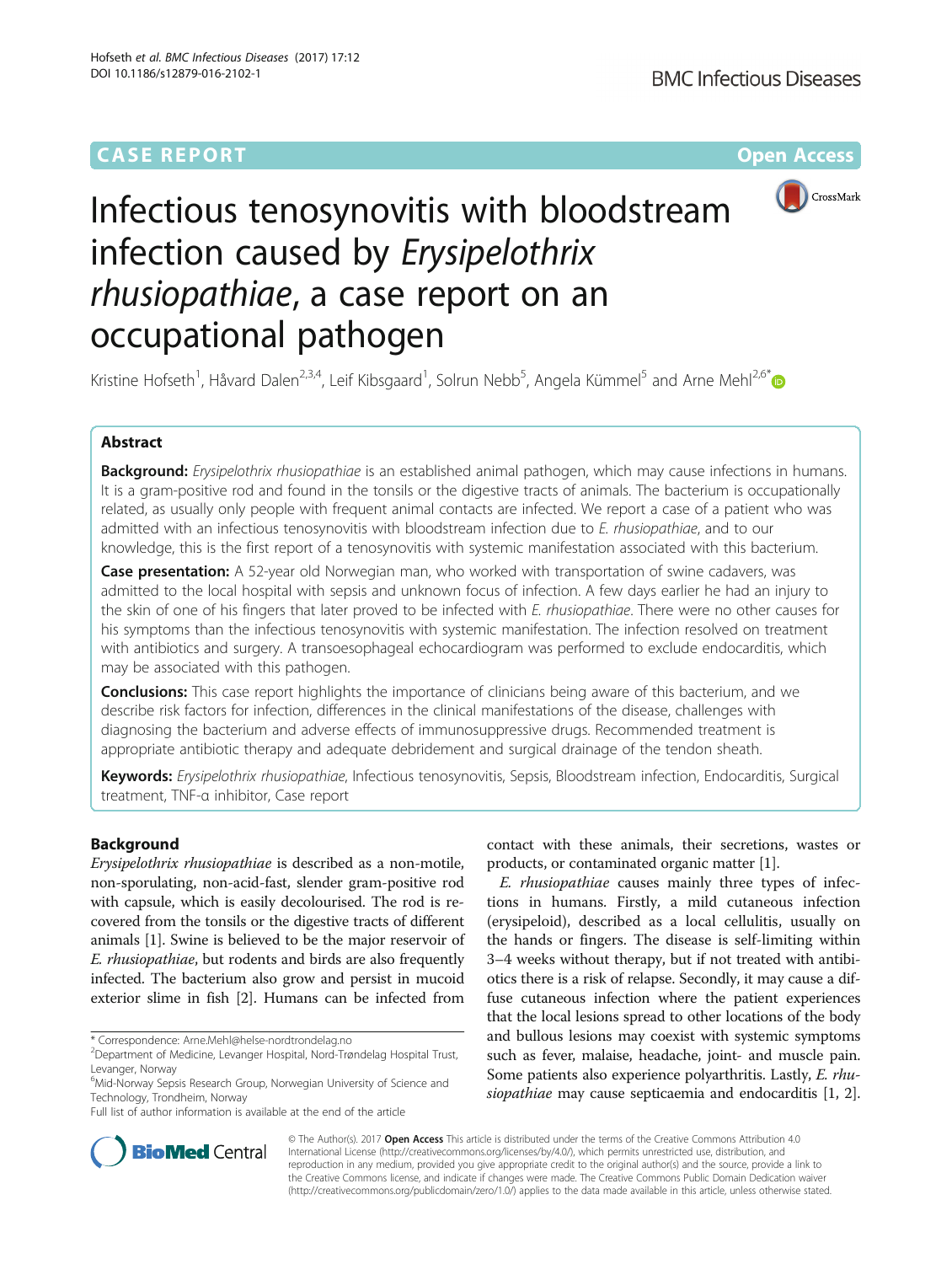Penicillin G is the drug of choice to treat infections caused by this bacterium [[2\]](#page-4-0).

Infectious tenosynovitis refers to the infection of a tendon and its synovial sheath. In the setting of tenosynovitis, the space between the inner visceral layer adherent to the tendon and an outer parietal layer may be filled with inflammatory or purulent fluid. Bacteria can enter the tendon sheath by direct inoculation via trauma or spread from infected adjacent soft tissues. It may also spread hematogenously. The most common pathogens are skin flora (i.e., gram-positive cocci such as Staphylococcus aureus and streptococci) [[3](#page-4-0), [4\]](#page-4-0). Recommended treatment for this type of infection is appropriate antibiotic therapy, adequate debridement and surgical drainage, a period of immobilisation and elevation of the extremity, and early mobilisation. Appropriate tetanus prophylaxis is necessary [\[4](#page-4-0)].

Hereby, we describe the successful management of a patient who was admitted with an infectious tenosynovitis with bloodstream infection due to E. rhusiopathiae. Only once in published literature there has been described tenosynovitis caused by this bacterium, as a local infection [\[5](#page-4-0)]. To our knowledge, this case report shed new light on the pathogenesis of this disease being the first known report of a tenosynovitis with systemic manifestation associated with this bacterium.

## Case presentation

## Admission

A 52-year-old man was admitted to the local hospital because of acute fever and poor general condition. By admittance he was septic with unknown focus of infection. He worked in the transportation business and mainly by transportation of cadavers, most often swine cadavers. He rarely used protective gloves. He had known ankylosing spondylitis since years and was treated with adalimumab injections every 14 days and ibuprofen. He had earlier experienced a reaction to penicillin with symptoms of urticaria. Five days before admission he got a cut on the volar side of the proximal inter phalangeal joint of the fourth finger on the left hand, but he could not remember how he got it. Two days later he had increasing pain in his finger and it swelled, but no pus was seen from the wound. The last 24 h before admission, he experienced fever with chills, increasing pain in the finger, nausea, diarrhoea and fatigue.

On physical examination at admission, his body temperature (after taking antipyretics) was 38.4°C, pulse rate was 93 beats per minute, respiratory rate was 20 per minute, and blood pressure was 147/92 mmHg. By auscultation the lung sounds were normal and there was no cardiac murmur. The abdomen was soft and free from pain by palpation. Examination of the fourth finger on the left hand showed a small, dry wound from the cut, some tenderness along the course of the flexor sheath, slightly flexed finger at rest, erythema and enlargement compared to the other digits.

Laboratory and imaging examinations showed white blood cells (WBC)  $18.3 \times 10^9$ /L, neutrophil granulocytes  $16.4 \times 10^9$ /L, haemoglobin 13.7 g/L, platelets  $300 \times 10^9$ /L, C-reactive protein (CRP) 15 mg/L, lactate dehydrogenase 287 U/L. Blood cultures (three bottles from one venipuncture) were sampled. The chest X-ray was normal and he had a normal urine dipstick test. In conclusion the patient fulfilled 4/4 systemic inflammatory response syndrome (SIRS) criteria and the most plausible explanation was sepsis due to a bacterial tenosynovitis in the fourth finger of the left hand. Based on this the patient was rapidly brought to the operating room.

## Therapeutic intervention

In local anaesthetic ulnar and median nerve block an incision was made to reach the common synovial sheath 2–3 cm proximally to the basis of the fourth finger. Immediately accumulated fluid emptied the synovial sheath and a bacterial sample was collected. In accordance with Norwegian sepsis guidelines in patients allergic to penicillin, the patient was then given clindamycin and gentamicin intravenously. Furthermore, two incisions on the volar side of the proximal and distal interphalangeal joints through the synovial sheath were made and a drain tube was inserted into the sheath from the palm of the hand to the distal interphalangeal joint. The drain tube was connected to Ringer's acetate that flushed the tendon sheath until the next day.

## Recovery and discharge

The day after the patient was feeling much better. He had no fever and did not appear septic. Laboratory examinations showed: WBC  $19.7 \times 10^9$ /L; CRP 73 mg/L. Three out of three blood cultures bottles were positive with gram-positive rods, and gram-positive cocci in clusters, probably staphylococci, were found in the sample from the synovial sheath. The patient was referred for transthoracic echocardiography to exclude endocarditis and the echocardiogram showed morphologically normal valves and chambers with no signs of vegetations. After 4 days of intravenous treatment with clindamycin 600 mg  $\times$  3/day and gentamicin 320 mg  $\times$  1/day, the patient was discharged in well-being. CRP had fallen to 11 mg/L and WBC to  $9.3 \times 10^9$ /L. He continued with clindamycin orally 300 mg  $\times$  3/day for 1 week. He was recommended to avoid the upcoming injection of adalimumab at discharge.

Five days after discharge, a transoesophageal echocardiogram was performed with no signs of valvular or endocardial manifestation of the disease. He was recommended to see his general practitioner for a clinical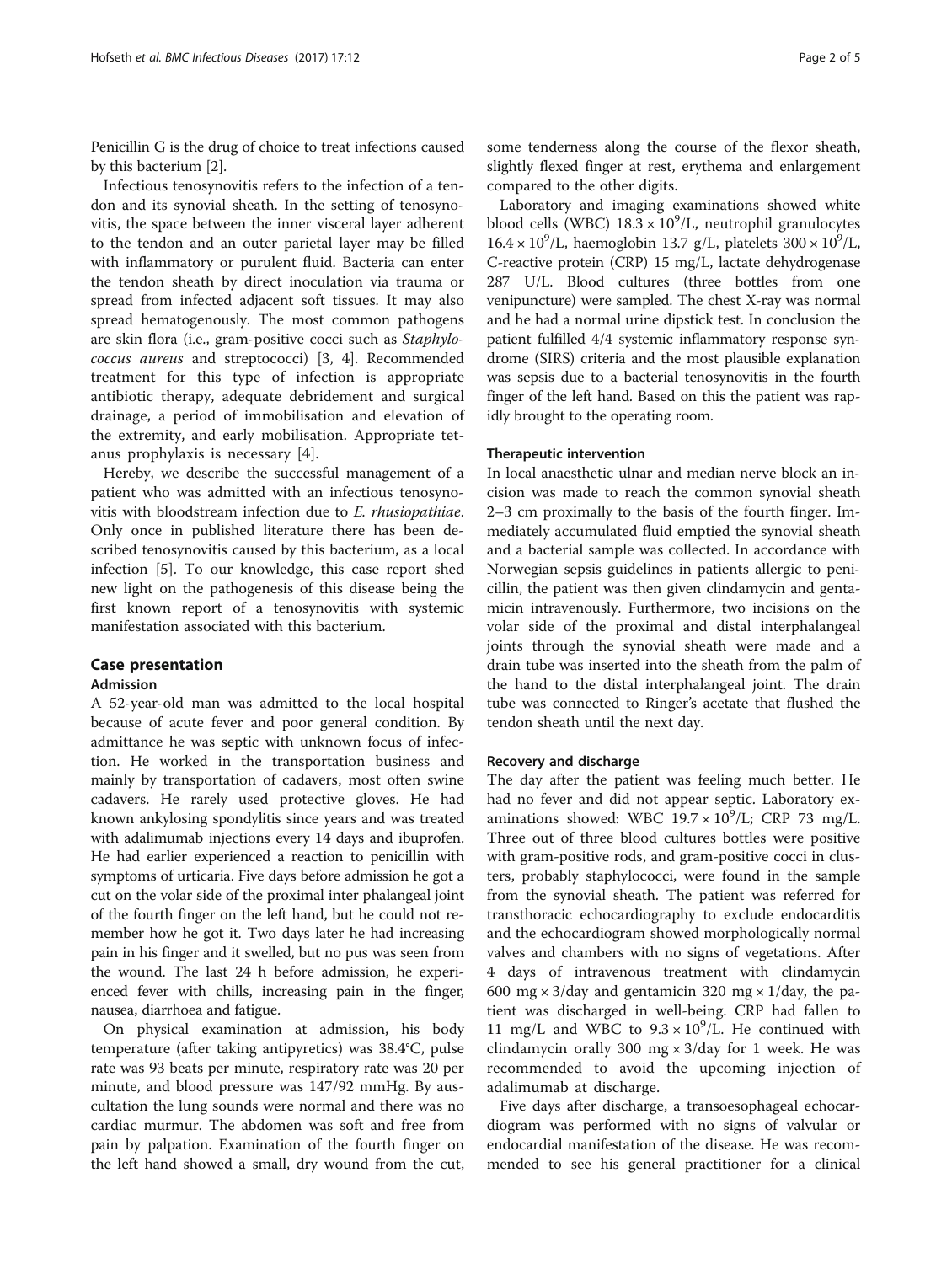follow-up and removal of the stitches 1 week after discharge. At an outpatient control after three months and when we contacted him ten months after discharge, the patient reported no relapse of the infection and no persistent sequela.

## Verifying the rod

A blood culture set including two aerobic bottles and one anaerobic bottle was sampled immediately at admission. Within the first 24 h of incubation in 35°C, all three bottles turned positive. The gram stain showed gram-positive rods (Fig. 1). Due to characteristic V-formation when visualised in the microscope, they could easily be mistaken for Corynebacterium sp. Because of this we did an initial susceptibility test, directly from positive bottles, based on antibiotics used on Corynebacterium sp. according to Nordic Committee on Antimicrobial Susceptibility Testing (NordicAST) guidelines with disc diffusion method [[6](#page-4-0)]. The isolate was susceptible to penicillin, clindamycin, ciprofloxacin, linezolid and doxycycline and was resistant to gentamicin and rifampicin.

After six to eight hours there were signs of growth on agar plates, but not enough for further examination. After 24 h of incubation, there was growth on both aerobic and anaerobic agar plates. Identification of the isolate was achieved by automatically testing with BD Phoenix 100. It was identified as E. rhusiopathiae with 99% confidence value. Confirmation of the result by the Maldi-tof system was done at the regional university reference laboratory. Due to the patient's history, the isolation of this bacterium was expected.

A second susceptibility test was done from cultured bottles to determine the minimum inhibitory concentration value of the antibiotics (MIC), using NordicAST guidelines on non-species related breakpoints. MICtesting showed the isolate was susceptible to penicillins, cephalosporins, ciprofloxacin, clindamycin, erythromycin and imipenem. The isolate was resistant to gentamicin, trimethoprim-sulfa and vancomycin.

During surgery two samples from the synovial sheath were collected and these were also cultured. One sample was sterile, Staphylococcus aureus alone was found in the other. The isolate was, among others, susceptible to clindamycin and gentamicin. This bacterium was not detected in the blood cultures.

## **Discussion**

We have described a rare invasive E. rhusiopathiae infection and several lessons can be learned from this case.

Swine are the most important animal reservoir of E. rhusiopathiae, which is shed by infected animals in faeces, urine, saliva and nasal secretions [[1\]](#page-4-0). Our patient worked with transportation of swine cadavers, and thus, he had an occupational risk for such infections. We know that 20–40% of healthy swine harbour this pathogen in their lymphoid tissue of the alimentary tract, particularly in the tonsils [[1](#page-4-0)]. Infections caused by E. rhusiopathiae are strongly related to the occupation of the patient and almost 90% of patients with endocarditis due to this pathogen have an occupational risk of infection [[7](#page-4-0)].

Most often infection with E. rhusiopathiae is initiated either by an injury to the skin with infective material or by contamination of a previous injury. There have also

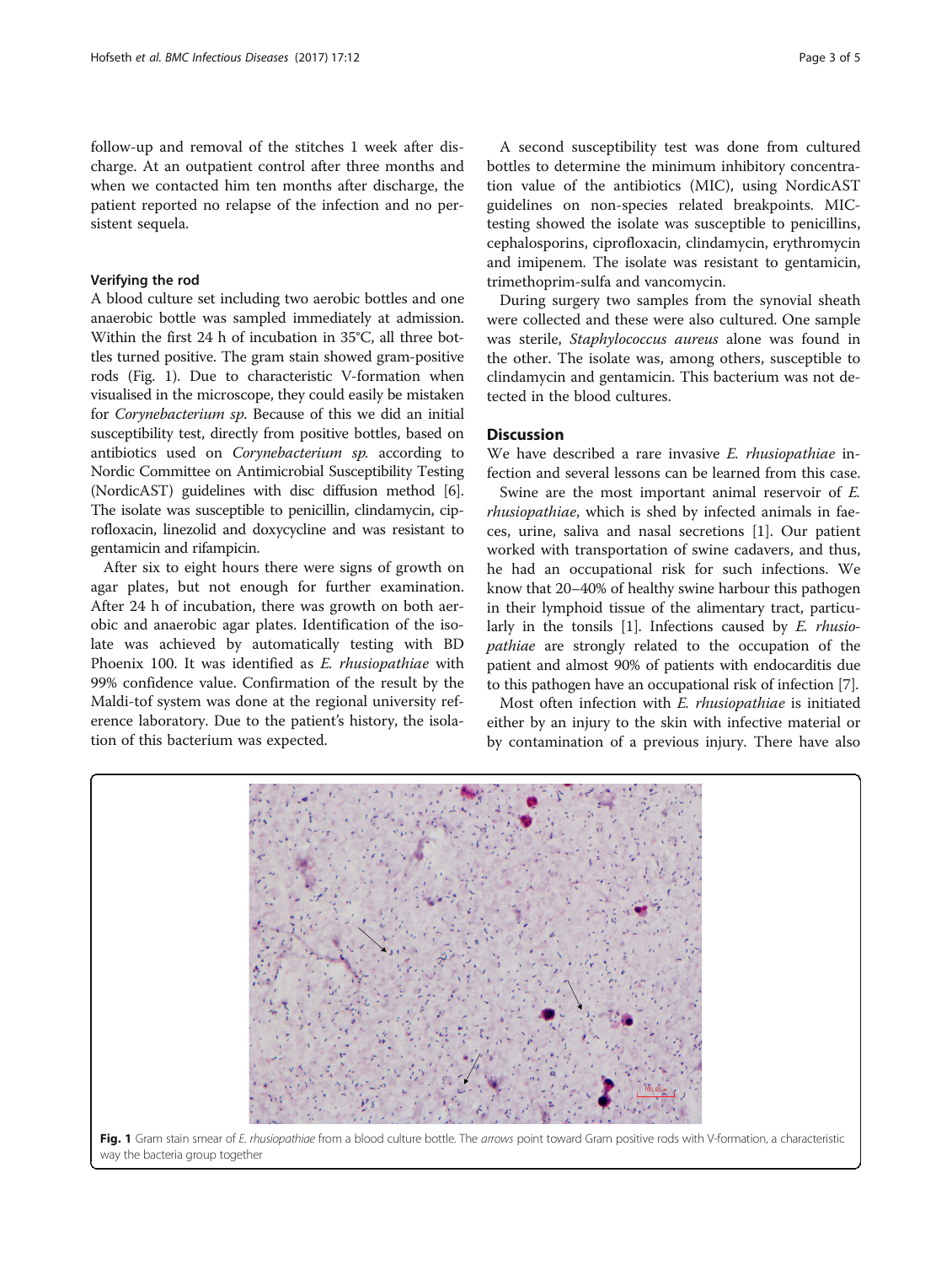been a few documented cases of penetration through the skin by this bacterium [\[1\]](#page-4-0). Our patient rarely used protective gloves, and he had a cut in one of his fingers a few days before admission. We believe that contamination of this injury was the cause of the infection. Due to changes in technology in the animal industry, it has been suggested that the frequency of human infection by this pathogen is decreasing [\[2\]](#page-4-0). However, in some environments, exposure to E. rhusiopathiae is maintained, and the threat of infections is present. Preventive initiatives include good hygiene with frequent hand washing, use of protective gloves and cleansing of wounds. Removal or regular disinfection of contaminated sources is important to limit the spread of the bacterium as well [[1\]](#page-4-0).

Our patient was diagnosed with ankylosing spondylitis since years and was treated with adalimumab, a tumour necrosis factor-alpha (TNF- $α$ ) inhibitor. TNF- $α$  is an important component of the immune response to a variety of infections. Thus, the use of such medication has been associated with an increased risk of serious infections [[8](#page-4-0)], including infective tenosynovitis [\[4\]](#page-4-0). As the American College of Rheumatology recommends not to administer TNF- $\alpha$  inhibitors to patients with active bacterial infections [[9](#page-4-0)], our patient was instructed not to take the subsequent dose of adalimumab. Depression of the immune system predisposes to the development of systemic infections with among other E. rhusiopathiae, and thus, the risk of systemic infections, as endocarditis, is also increased [\[7](#page-4-0)].

Reports show that systemic infection with E. rhusiopathiae occur in less than 1% of cases, but in 90% of these there is an association with endocarditis [\[1](#page-4-0), [7](#page-4-0)]. The first case of endocarditis with E. rhusiopathiae was reported in 1912, but since then no more than 80 cases of endocarditis caused by E. rhusiopathiae have been reported [[7](#page-4-0)]. This cause of endocarditis is therefore extremely rare [[7, 10\]](#page-4-0). However, endocarditis caused by E. rhusiopathiae has a high case fatality rate of approximately 40% [\[10](#page-4-0), [11\]](#page-4-0). Due to these reasons the echocardiographic examinations included a transoesophageal approach as this is more sensitive to reveal endocardial manifestations, and an echocardiographic examination was repeated after 6 days. E. rhusiopathiae is reported to be susceptible to penicillin, cephalosporin, imipenem, clindamycin, and fluoroquinolones, but it is often nonsusceptible to macrolides and chloramphenicol, and resistant to sulphonamides, vancomycin and aminoglycosides [\[10\]](#page-4-0). The first-line empiric therapy for a presumed endocarditis in patients allergic to penicillin include vancomycin and aminoglycosides, which have no effect against E. rhusiopathiae [[2, 7](#page-4-0)]. It is therefore important to reveal the correct diagnosis to avoid delayed administration of appropriate drugs. The recommended treatment in patients with endocarditis due to this bacterium is penicillin G given intravenously for a total duration of 4–6 weeks

[[2\]](#page-4-0). Alternatively, patients with an E. rhusiopathiae infection and coexisting allergy to penicillin can be treated with cephalosporin or fluoroquinolone [[2, 12\]](#page-4-0).

Due to sepsis and presumed allergy to penicillin, the patient was treated with an aminoglycoside, to which the bacterium was resistant, and clindamycin. Clindamycin may be bactericide in high concentrations [[12](#page-4-0)]. Our patient responded well to the treatment and did not fill the SIRScriteria the day after surgery. Thus, we decided to continue with clindamycin orally after discharge for one week. The patient received antibiotic therapy for 12 days in total. The optimal duration of antibiotic therapy for E. rhusiopathiae bloodstream infection is unknown and has not been evaluated in clinical trials. Thus, the duration of antibiotic therapy in patients with bacteremia, but without endocarditis, must be based on the clinical response to the treatment provided and the patient's underlying health condition.

The diagnosis of *E. rhusiopathiae* can be challenging. In this case the blood cultures revealed E. rhusiopathiae, but in the sample from the tendon sheath only S. aureus was found. This may be caused by the slow growth of the bacterium and the small sizes of its colonies. E. rhusiopathiae can be overgrown with secondary pathogens such as S. aureus and S. pyogenes. We believe that this is what happened with the cultured samples from the tendon sheath. The diagnosis of this pathogen can therefore be challenging if the bacteriologists are not aware of the clinical suspicion of potential contamination from animal contact [[1\]](#page-4-0). Thus, infections with *E. rhusiopathiae* may be under-diagnosed.

According to our recommendations, two blood culture sets from two separate venipunctures should be drawn. In this case, probably because of time constraints, only one blood culture set including two aerobic bottles and one anaerobic bottle was sampled. We have still judged this case to be a real bloodstream infection, as it is unlikely that E. rhusiopathiae should occur as a skin contaminant at the venipuncture site.

## Conclusion

This case report shed new light on the pathogenesis of infections with E. rhusiopathiae being the first known report of a tenosynovitis with bloodstream infection associated with this pathogen. Recommended treatment for this type of infection is appropriate antibiotic therapy and adequate debridement and surgical drainage. Due to the slow growth of the bacterium, the small sizes of its colonies, and the risk that it can be overgrown with secondary pathogens, the diagnosis of this pathogen is challenging if bacteriologists are not aware of the clinical suspicion of potential contamination from animal contact. This shows the importance of both comprehensive medical history and accurate and detailed information accompanying samples to the microbiology laboratory. Even though E. rhusiopathiae is a rare cause of endocarditis or